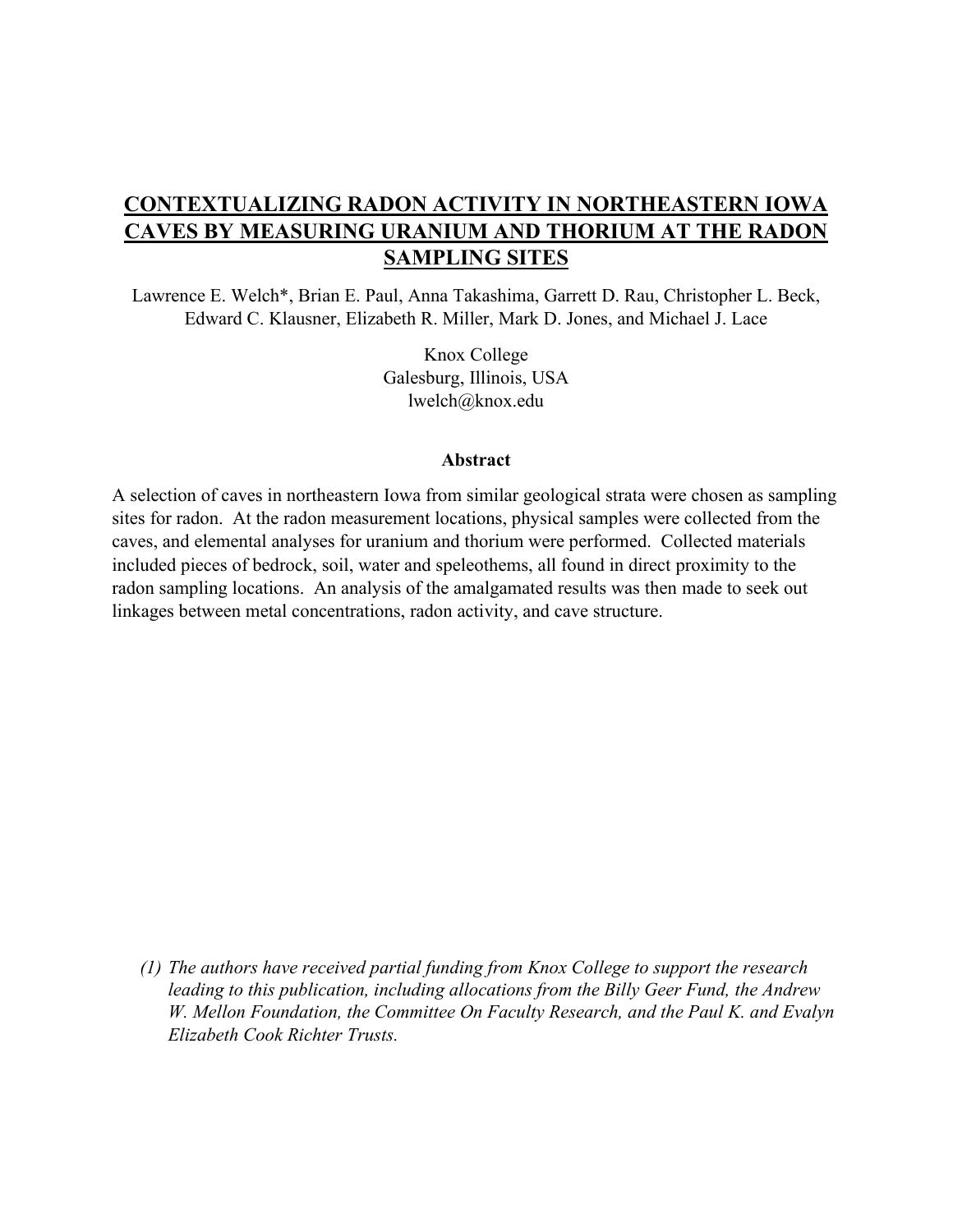### **Introduction**

The most common radon isotopes are all produced as a step in a decay series originating from either uranium or thorium (Cothern, 1987): <sup>222</sup>Rn is produced by the <sup>238</sup>U decay series and <sup>220</sup>Rn from the 232Th decay series. On average, the earth's crust contains 2.7 ppm of uranium and 9.6 ppm of thorium (Rumble, 2018). Radon levels correlate with the concentration of the source elements in the surroundings only at the two extremes of concentration (Cothern, 1987). Hawaii has the lowest average indoor radon concentration of any state, which is attributable to extremely low uranium levels in the bedrock that makes up the island chain (Reimer, 2005). On the other hand, some uranium mines have shown stupendous levels of radon (Fijałkowska-Lichma, 2016), as might be expected. In the middle concentration ranges, the importance of factors impacting the transport and trapping of radon make the environmental uranium concentration not necessarily an ironclad predictor of radon activity.

A series of recent studies has measured radon levels in northeastern Iowa caves, finding some very high values. (Welch, 2015-2019). These caves are formed in limestone bedrock, which is primarily CaCO<sub>3</sub> from a chemical perspective. However, impurities are present in the limestone, with magnesium being the most prevalent, but many other metal impurities are present at trace levels. Most sources refer to limestone in general as low in uranium and thorium content. Ayotte et al., working in the Northern United States, found a typical uranium concentration of 2 ppm in limestone (Ayotte, 2007). Guilinger and Theobald found some limestone containing a significant amount of uranium in central Wyoming, but they felt that this uranium was due to secondary deposits from uranium-rich waters interacting with the original limestone (Guilinger, 1957). Kamaluddin and Amin, looking at multiple samples from Malaysia, found that most limestones contained less than 2 ppm of both uranium and thorium, although each set contained an outlier that was more than double the amount of each element in all the other samples (Kamaluddin, 1992). Zhao and Zheng evaluated many limestone samples from South China, and found almost all of them to have less than 1 ppm of both uranium and thorium (Zhao, 2014). El-Taher and Abdelhalim, using neutron activation analysis to evaluate limestone from Egypt, found an average uranium level of 2.7 ppm, and thorium of 9.6 ppm (El-Taher, 2014), coincidentally matching the values for the earth's crust cited earlier (Rumble, 2018).

## **Description of the Study Caves**

Three different northeastern Iowa caves were selected for study, whereby in-cave locations were identified for radon measurements and then proximate physical samples were removed for uranium/thorium elemental analysis. All three caves are in the same general carbonate strata, the limestone and dolomite (dolomite is a close analog of limestone, where a significant portion of the calcium has been replaced by magnesium) of the Galena Group of the Ordovician Period, so would be expected to be more similar than not in terms of bedrock composition as a result (Lace, 2021). Figure (1) shows the locations of the three study caves within an Iowa state map. Figure (2) is a photograph taken near one of the sampling locations used in this study. The cave bedrock is an obvious element of the passage, yet sediment deposits and water from the cave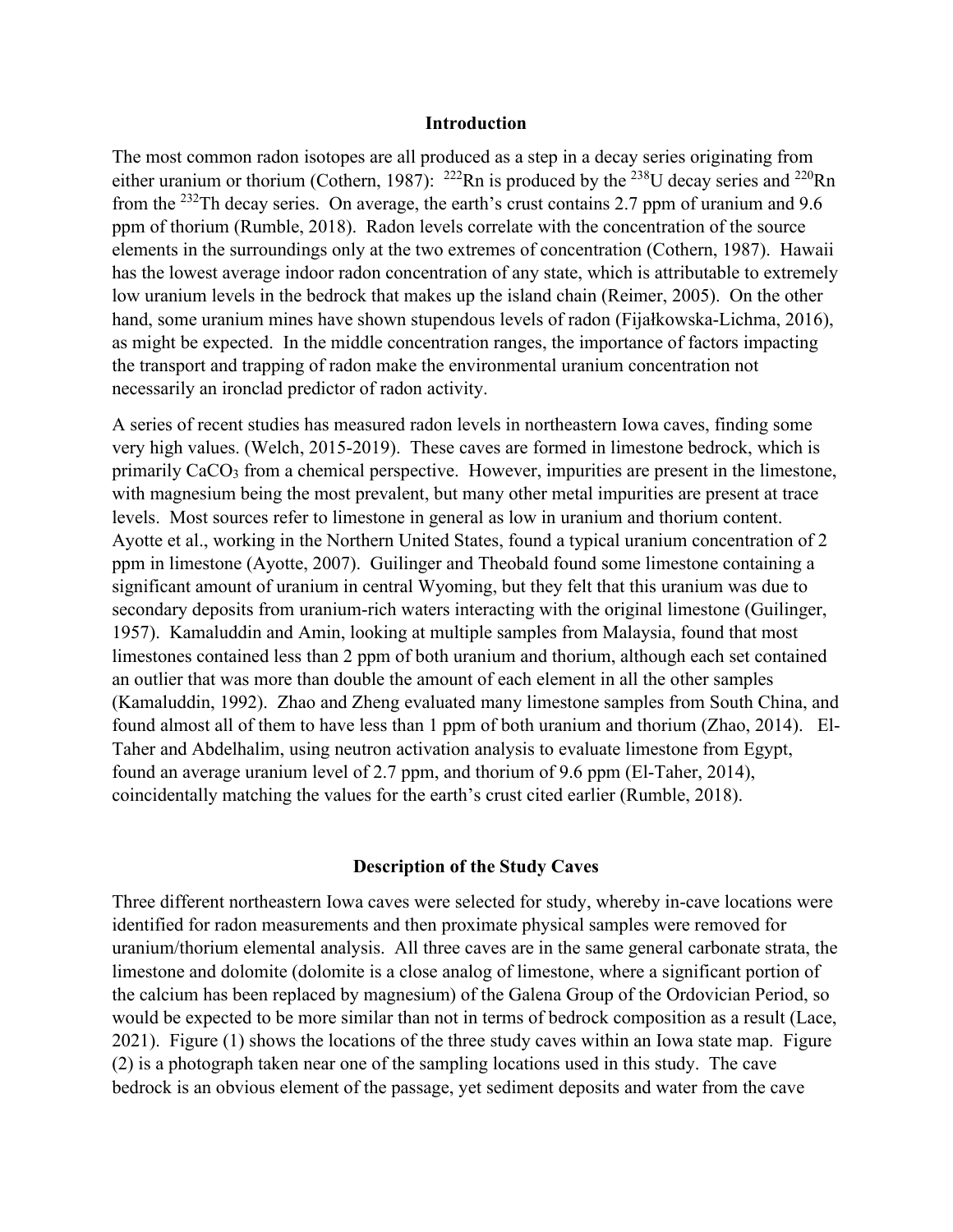stream are present as well. As the sediment and water make up a significant fraction of the passage cross-section, they were also of interest as potential radon sources. A smaller element in



Figure (1): Locations of study caves.



Figure (2): Typical passage cross section, Coldwater Cave, near Station 5. Photo courtesy of www.scottdankofphoto.com.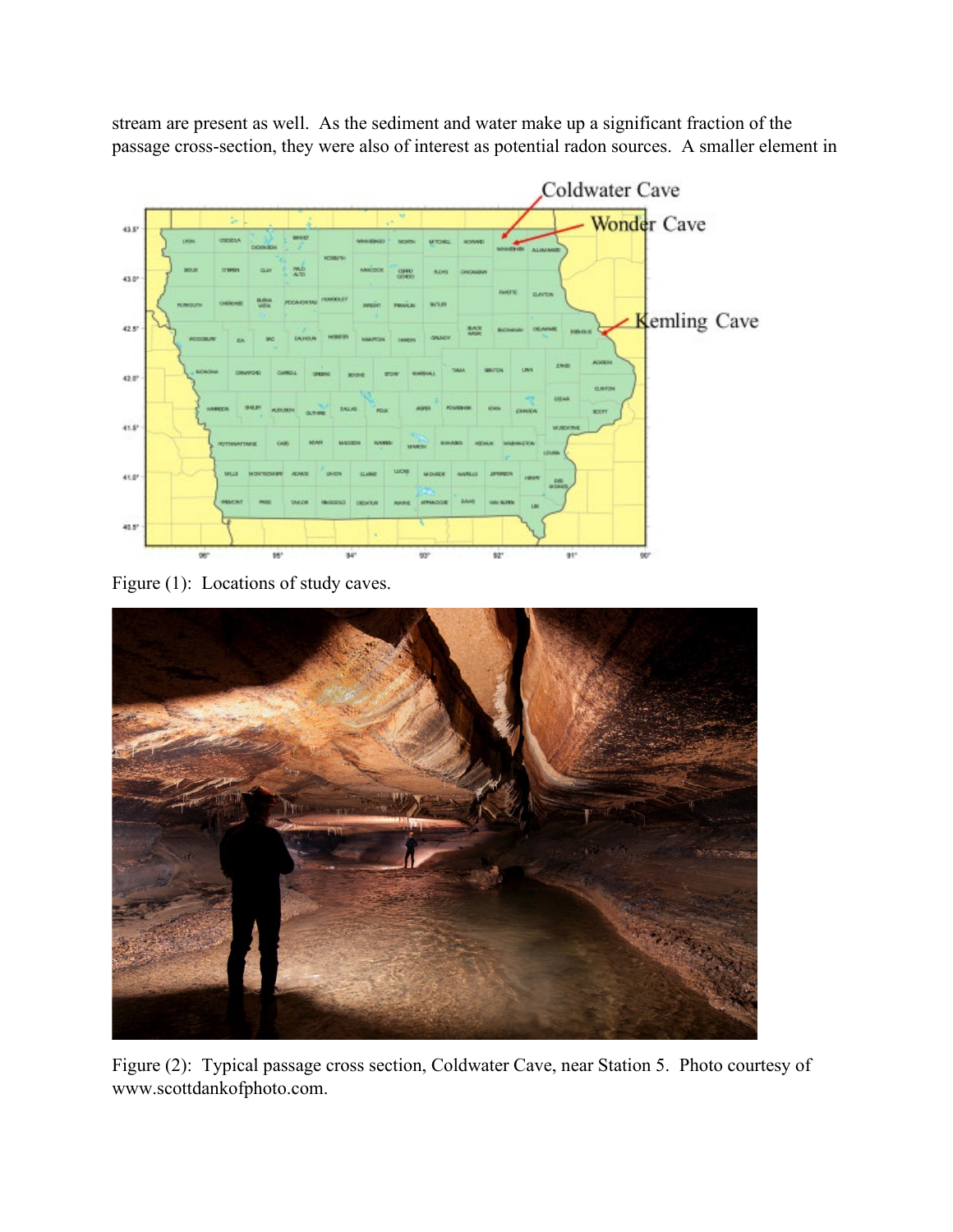Figure (2), but more significant in other cave locations, are speleothems or cave formations, which are secondary mineral deposits in the cave (Palmer, 2007). Most of the speleothems encountered in northeastern Iowa limestone caves are made via calcite (a specific crystal structure of CaCO<sub>3</sub>) deposition under epigenic conditions (Palmer, 2007). In this process, normally water-insoluble limestone is dissolved by acidified water draining in from the surface. The bulk of the acidification is from passing through the soil, with its high concentration of  $CO<sub>2</sub>$ as a biomass waste product, which reacts in water to produce carbonic acid  $(H_2CO_3)$ . The acidic water then dissolves the limestone to form  $Ca^{2+}$  and  $HCO_3$ . If the water containing these ions reaches airspace that has low airborne CO<sub>2</sub>, this will lead to a shift in the chemical equilibrium, where the carbonic acid is consumed and the product of the process is  $CO<sub>2</sub>$ , which is outgassed into the airspace. This process reduces the solution acidity, which also reduces the solubility of CaCO3, which ultimately becomes supersaturated and then is precipitated as the calcite speleothem. When speleothems were present at the radon sampling location, it was desirable to do elemental analysis for the speleothems in addition to the bedrock, sediment, and water, if permission could be obtained. Since speleothems are a limited and fragile resource, only already-broken pieces were collected from the floor of the sampling sites to avoid breaking off a "living" formation.

Coldwater Cave is the first of the study caves; see Figure (3). It is essentially an underground river system found deep below the surface which has been surveyed to a length of 27.5 km with depths exceeding 30 meters. Coldwater can be classified as a zero entrance cave. This sounds



Figure (3): Plan view map of Coldwater Cave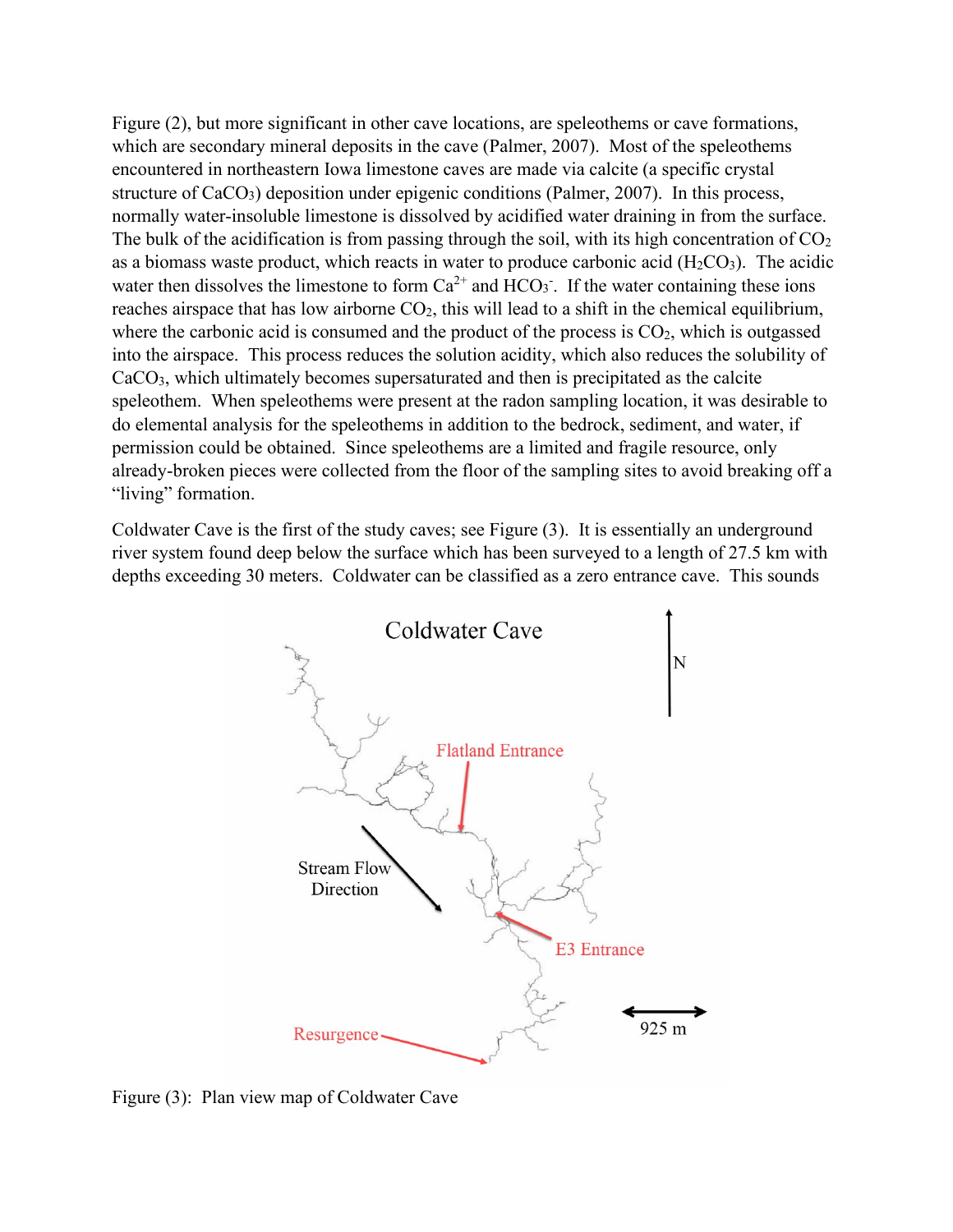nonsensical at first, but none of the three humanly-passable entrances permit significant air exchange with the outside environment. The natural resurgence of the cave river reaches a sump at its downstream extent, where water fills the passage to the ceiling for most of the last 400 meters of passage. The other two entrances (Flatland Entrance and E3 on Figure (3)) are drilled shafts that are kept hermetically sealed when not in use, which is only a small fraction of time.

Only a very small amount of gaseous communication exists with the outside environment, confirmed by the measurement of  $CO<sub>2</sub>$  levels in the cave and the dearth of bats seen in the cave over 30+ years of observation. Figure (4) shows a zoom of the Flatland entrance area showing



Figure (4): Plan view map of a portion of Coldwater Cave, showing locations of the sampling sites.

locations of sampling sites 4 (1<sup>st</sup> Upstream Breakdown) and 5 (North Snake). Both of these sites have copious cave sediment, speleothems, and water present in addition to the cave bedrock.

Kemling Cave is the second of the study caves; see Figure (5). It is a shallow mainly horizontal maze cave that has been surveyed to a length of 3.51 km and depth of 21.2 meters. Kemling can be classified as a single entrance cave. The entrance is gated in a manner that permits free air exchange with the outside environment. The locations of the two sampling sites K5 and K34 can be seen in Figure (5). Both of these positions have floors mainly consisting of sediment, with no significant perennial water nearby.

Wonder Cave is the final study cave; see Figure (6). Wonder is an ex-commercial cave that features a drainage watercourse that has a large amount of vertical development from the entrance to a terminal sump more than 44 meters below, and it has a total surveyed length of 0.29 km. Wonder can be classified as a double entrance cave. In addition to the enlarged natural entrance, a second entrance was added during the development of a prior commercial cave tour route to permit transport of construction materials for trail building. The two entrances are at the far ends of the largely linear watercourse, both are gated in a manner that permits free air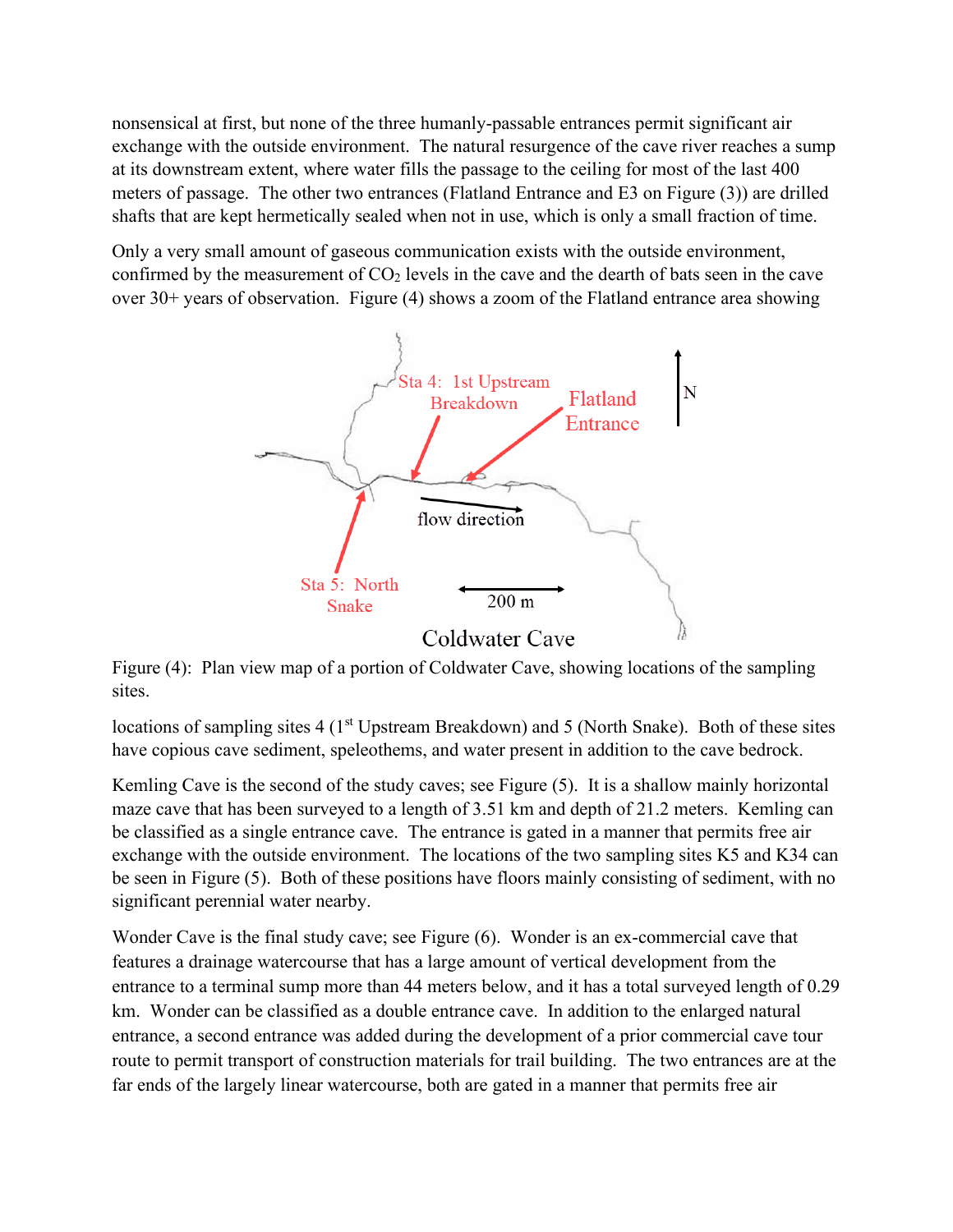exchange with the environment, and the sampling sites W1 and W2 are located in between the two entrances.



Figure (5): Plan view map of a portion of Kemling Cave, showing locations of the sampling sites.



Figure (6): Plan view map of Wonder Cave, showing sampling sites.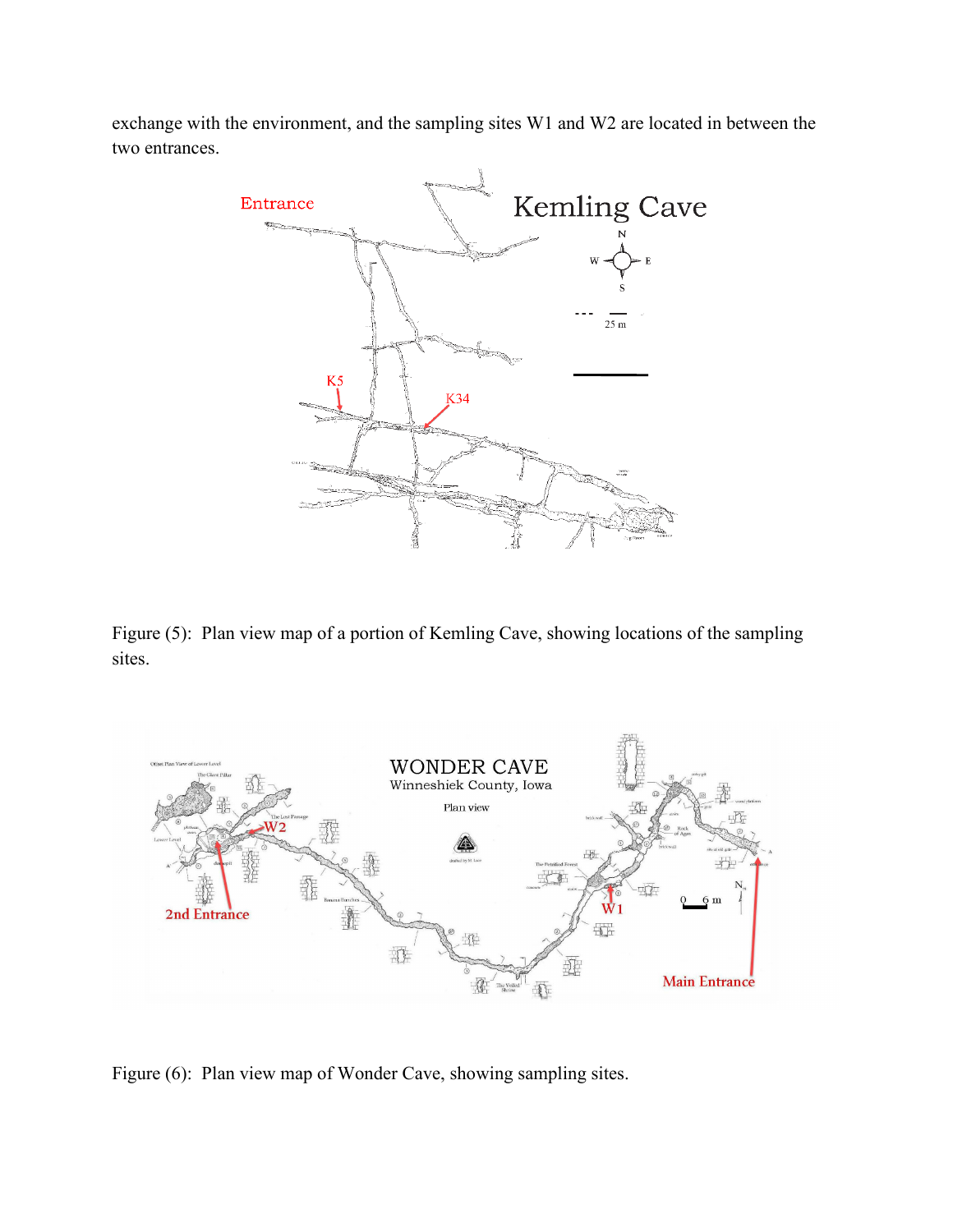## **Materials and Methods**

Integrated average radon activity levels were measured with E-PERM® EIC (Electret Ionization Chamber) sensors, consisting of an electret of either the short-term [ST] or long-term [LT] variety, and a chamber of either the S, or L-OO variety, all from Rad Elec Inc. Chamber volumes were 210, and 58 ml respectively, with the E-PERM becoming more sensitive with an increase in chamber volume. Electret voltages were measured with a SPER-1E electret voltage reader (Rad Elec). Calculations were done with WinSper software Version 2.3.21 or with Radon Report Manager software Version 3.8.44 from Rad Elec. Background gamma radiation exposure was evaluated with the Model 2 Gamma Ray Dosimeter manipulated with the Model 909B charger from Arrow-Tech. The EIC units were deployed in Tyvek® envelopes to protect them from mud and water while in the cave.

Measurements of radon in water were done with the Rad Elec Radon in Water Kit version 2.321. Samples were collected in 68-ml glass bottles featuring Teflon gaskets which were then transferred to a 3.72-L glass measurement jar and evaluated for radon using E-PERMs with ST electrets and S chambers.

Temporal measurements of radon activity were undertaken using Radon Recon<sup>®</sup> CRM (Continuous Radon Monitor) sensors and Recon Download Tool software v0.9.7 (Rad Elec Inc.) or with Radon Scout Plus CRM sensors and Radon Vision software (Rad Elec). Recon measurements were acquired at 10-minute increments rather than the standard 1-hour increment via spreadsheet manipulation of the raw data file. Both Recon and Scout Plus units were deployed in Tyvek envelopes to protect them from sediment, dust, and water while in the cave. Once in the Tyvek, the sensors were packaged in their thermoplastic cases for transport and deployment in the cave. Prior work demonstrated that both the envelopes and the thermoplastic cases were transparent to radon (Stieff, 2012 and Welch, 2015) and did not impact measured levels.

To minimize the impact of human visitation on the cave atmosphere in Coldwater Cave, the entrance was sealed immediately after human entry and exit, and kept closed throughout the experimental trials. Since Kemling Cave and Wonder Cave were naturally open to the outside atmosphere, there was no need for special airflow protocol during their visitation.

Elemental analysis was performed by Eurofins TestAmerica, St. Louis, using Inductively Coupled Plasma / Mass Spectrometry (ICP/MS). For sediment samples, the elemental concentrations given are for the dry fraction of the sample only. Rock and speleothem samples were cleaned between collection and analysis to minimize contamination with sediment.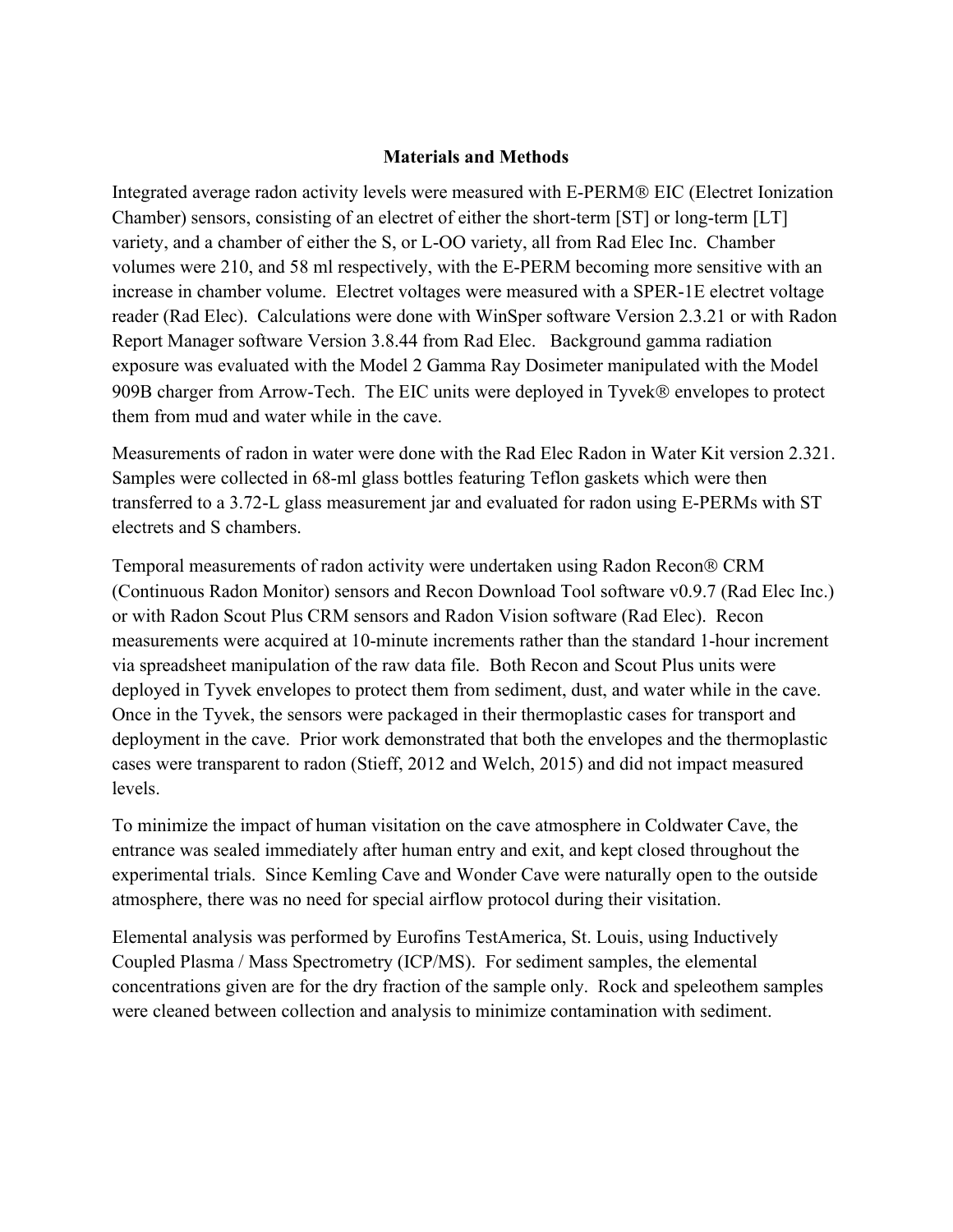## **Results and Discussion**

Elemental analysis results are presented in Table 1, along with earth's crust averages for comparison. As expected, low bedrock uranium was found in the cave samples, with all cave uranium concentrations found to be below 1 ppm and a set median of 0.52 ppm calculated, much lower than the average for the earth's crust. The Wonder Cave samples yielded lower uranium levels than the other two caves, with the exception of the Kemling K5 sample that had no detectable signal for uranium. Although the relative difference in these values was high, there was not an expectation that the concentration of an impurity in the calcium carbonate strata would be highly uniform at different locations. Thorium levels were always slightly higher than uranium, with a set median of 0.87 ppm and the Kemling K5 sample again showing no detectable signal. Set variability for the level of thorium impurities was not unlike that seen for uranium. The slight increase in thorium as compared to uranium reflects the increase seen for the earth's crust average values, although the limestone appears to be even more deficient in thorium than in uranium comparatively. None of the bedrock elemental analyses outcomes would in any way point toward an environment with greatly elevated airborne radon.

The cave sediment uranium concentration seen in Table 1 yielded a more homogeneous data set that produced a median value that was close to that observed for bedrock uranium. However, cave sediment thorium was much higher than bedrock thorium for all samples, with a set median of 4.7 ppm, more than 5 times higher than the bedrock thorium set median. This suggested that the sediment was not derived from the proximate bedrock, but rather had been carried into the cave and away from its genesis location via erosional processes. Subsequent collection of topsoil samples from above all three of the study caves was done, and elemental analysis results in Table 1 showed that the cave sediment thorium was considerably more similar to the topsoil than the cave bedrock, consistent with the erosion hypothesis. All three study caves have active drainage, are wet, and have a history of flooding, so it is not a stretch to envision large inputs of sediment into the cave from external sources. It should be noted that although the sediment samples feature considerably more thorium than the cave bedrock samples, the sediment sample thorium levels are still well below the earth's crust average.

Formation of the calcite speleothems is an example of a recrystallization procedure, where a solid is dissolved into solution and then reprecipitated in solid form. Recrystallizations are a common laboratory procedure for purification of solids, as the crystal lattice of the solid has inherent self-purification properties, requiring foreign ions to fit properly into the crystal lattice of the bulk material. The calcite speleothem uranium levels seen in Table 1 are similar to those seen in both the cave bedrock and sediment samples, whereas three of the four speleothem samples featured undetectable thorium and the fourth a low concentration. This suggests that the recrystallization of the calcite is fairly successful at removing the thorium impurities, but not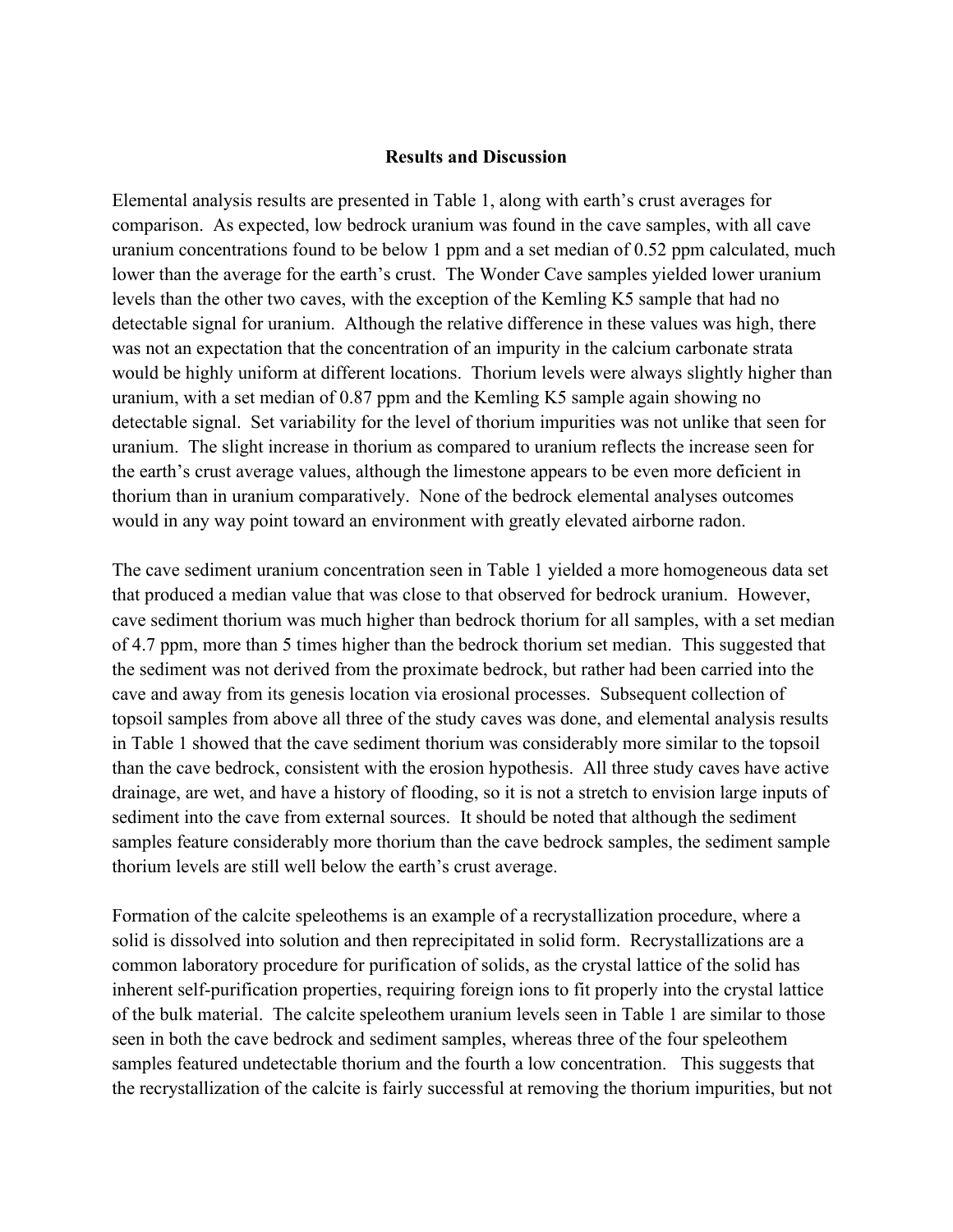the uranium. For the impurities to be conserved in the sample, they need to be soluble in the acidic water that dissolves the bedrock limestone and later serves as the mother liquor for the

| Elemental             | <b>Sample</b>  | <b>Bedrock</b> | <b>Bedrock</b> | <b>Sediment</b> | <b>Sediment</b> | Speleothem | Speleothem | Water   |  |
|-----------------------|----------------|----------------|----------------|-----------------|-----------------|------------|------------|---------|--|
| <b>Analysis</b>       |                | U              | Th             | U               | Th              | U          | Th         | U       |  |
| Data                  |                | (ppm)          | (ppm)          | (ppm)           | (ppm)           | (ppm)      | (ppm)      | (ppm)   |  |
|                       | <b>Site</b>    |                |                |                 |                 |            |            |         |  |
| <b>Kemling Cave</b>   |                |                |                |                 |                 |            |            |         |  |
|                       | K34            | 0.95           | 1.0            | 0.82            | 5.5             | 0.85       | 0.34       |         |  |
|                       | <b>K5</b>      | <b>ND</b>      | <b>ND</b>      | 0.59            | 3.4             | 0.89       | <b>ND</b>  |         |  |
|                       | <b>Surface</b> |                |                | 0.92            | 4.9             |            |            |         |  |
|                       |                |                |                |                 |                 |            |            |         |  |
| <b>Coldwater Cave</b> |                |                |                |                 |                 |            |            |         |  |
|                       | 4              | 0.67           | 0.74           | 0.53            | 6.6             | 0.16       | <b>ND</b>  | 0.00050 |  |
|                       | 5              | 0.82           | 1.3            | 0.63            | 7.9             | 0.61       | <b>ND</b>  | 0.00051 |  |
|                       | <b>Surface</b> |                |                | 0.71            | 3.2             |            |            |         |  |
| <b>Wonder Cave</b>    |                |                |                |                 |                 |            |            |         |  |
|                       | W1             | 0.36           | 1.3            | 0.48            | 3.6             |            |            | 0.00046 |  |
|                       | W <sub>2</sub> | 0.31           | 0.39           | 0.60            | 3.8             |            |            |         |  |
|                       | <b>Surface</b> |                |                | 0.57            | 2.3             |            |            |         |  |
|                       |                |                |                |                 |                 |            |            |         |  |
| Median Cave           |                | 0.52           | 0.87           | 0.60            | 4.7             | 0.73       |            | 0.00050 |  |
| <b>Median Surface</b> |                |                |                | 0.71            | 3.2             |            |            |         |  |
|                       |                |                |                |                 |                 |            |            |         |  |
|                       |                |                |                |                 |                 |            |            |         |  |

Table 1: Elemental analysis data from the study caves. ND = not detectable. Minimum detectable level for solid samples ca. 0.04 ppm for U and 0.08 ppm for Th, for liquids 0.0004 ppm U and 0.0008 ppm Th.

calcite recrystallization. Thorium compounds tend to be insoluble in water, whereas uranium is in general more soluble, making it more available for intercalation into the new crystal (Zhao, 2014). In addition, the released thorium would be expected to form  $Th^{4+}$  and the uranium dissolved in acid is likely to form  $UO_2^{2+}$  upon dissolution. An impurity ion with a +2 charge would be a better candidate to fill a  $Ca^{2+}$  site in a growing crystal lattice than a +4 ion, and thus harder to eliminate in the recrystallization process. Evaluation of the Table 1 data from water samples collected at three of the six stations showed small, but measurable, uranium levels yet undetectable thorium for all. Although these water sources weren't necessarily recrystallizing calcite during the time frame sampled, these data are at least consistent with the notion of the uranium being more soluble than the thorium, and thus more apt to be available for inclusion in recrystallized calcite.

 $\mathbf{I}$ 

 $\mathsf{l}$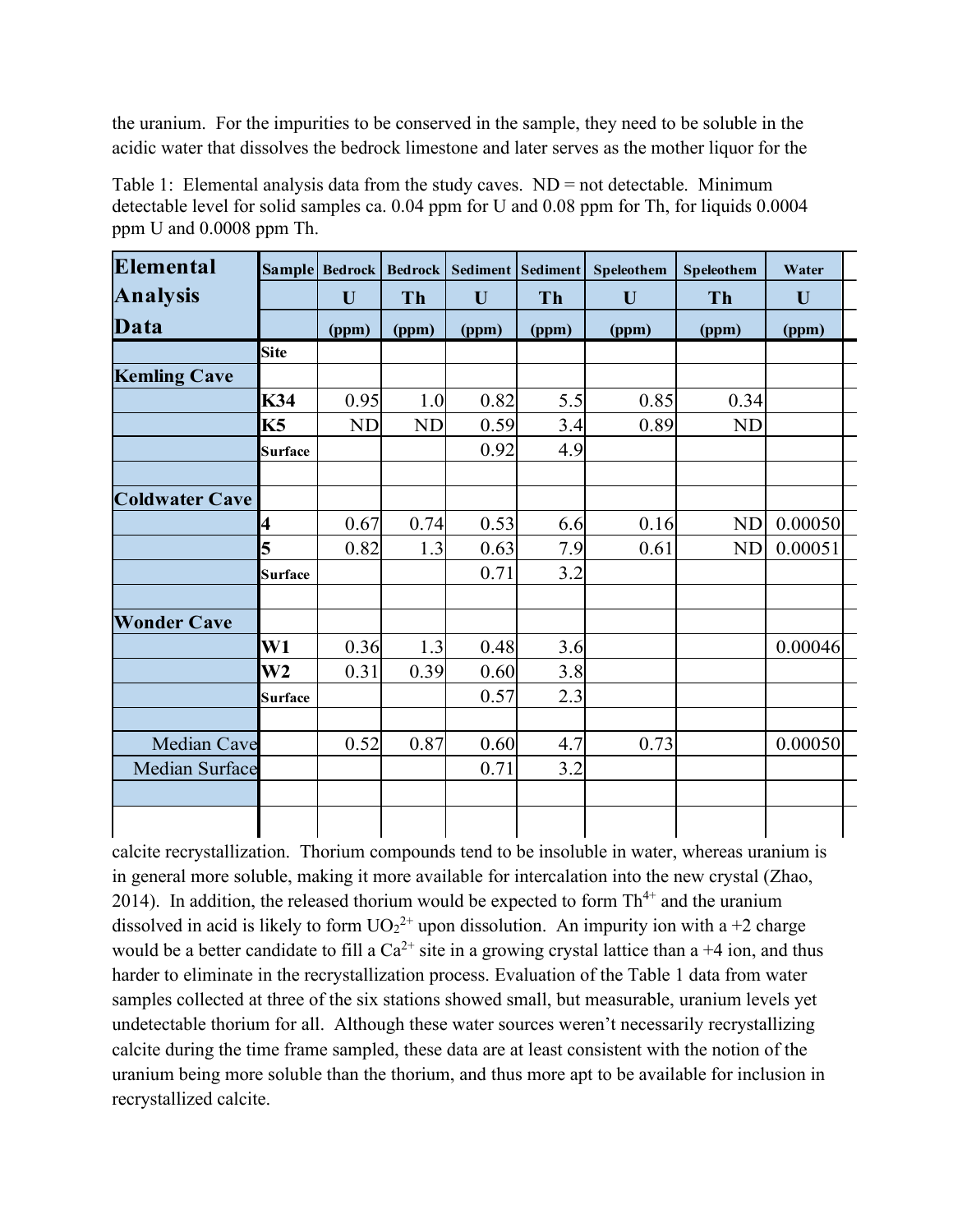The three stations where water samples were collected for evaluation (results shown in Table 1) all feature perennial flowing streams within the cross section of the sampling site. The other three sites at times feature puddles on the floor or even flowing water during flood conditions, but were dry at the time of data collection. To dovetail with the uranium/thorium analysis of the water from these sites, the concentration of radon dissolved in the water at these stations was measured and the values presented in Table 2. The general rule of thumb for radon in water is that 10,000 pCi/L of dissolved radon will produce 1 pCi/L of radon in the adjacent air (National Research Council, 1999). As such, the radon concentrations in Table 2 represent quite small values.

| <b>Radon in Water</b> | <b>Sample</b> | <b>Dissolved</b> |  |  |
|-----------------------|---------------|------------------|--|--|
|                       | <b>Site</b>   | Radon            |  |  |
|                       |               | (pCi/L)          |  |  |
| <b>Coldwater Cave</b> |               |                  |  |  |
|                       | 4             | 154.5            |  |  |
|                       | 5             | 233.5            |  |  |
|                       |               |                  |  |  |
| <b>Kemling Cave</b>   |               |                  |  |  |
|                       | K34           | NA               |  |  |
|                       | K5            | NA               |  |  |
|                       |               |                  |  |  |
| <b>Wonder Cave</b>    |               |                  |  |  |
|                       | Wl            | 42.1             |  |  |
|                       | W2            | ΝA               |  |  |

Table 2: Radon in water measurements for study caves.  $NA = not$  applicable

Radon can concentrate to quite high and problematic values in water, but this typically only happens in completely water-filled spaces underground. When water is in contact with a significant volume of air, the equilibrium constant deems that the radon prefers to outgas from the water into the air (Welch, 1994). Since all three measurement sites feature flowing water that had ample prior exposure to cave airspace upstream of the site, the low dissolved radon readings are not a surprise.

Although radon concentration measurements were made concurrently with sample collection for elemental analysis, it was known that the radon level was variable as a function of time. Since these six sample sites had been commonly used for previous radon measurements, a compilation of all radon measurements made at each site over the prior nine years looked to be a better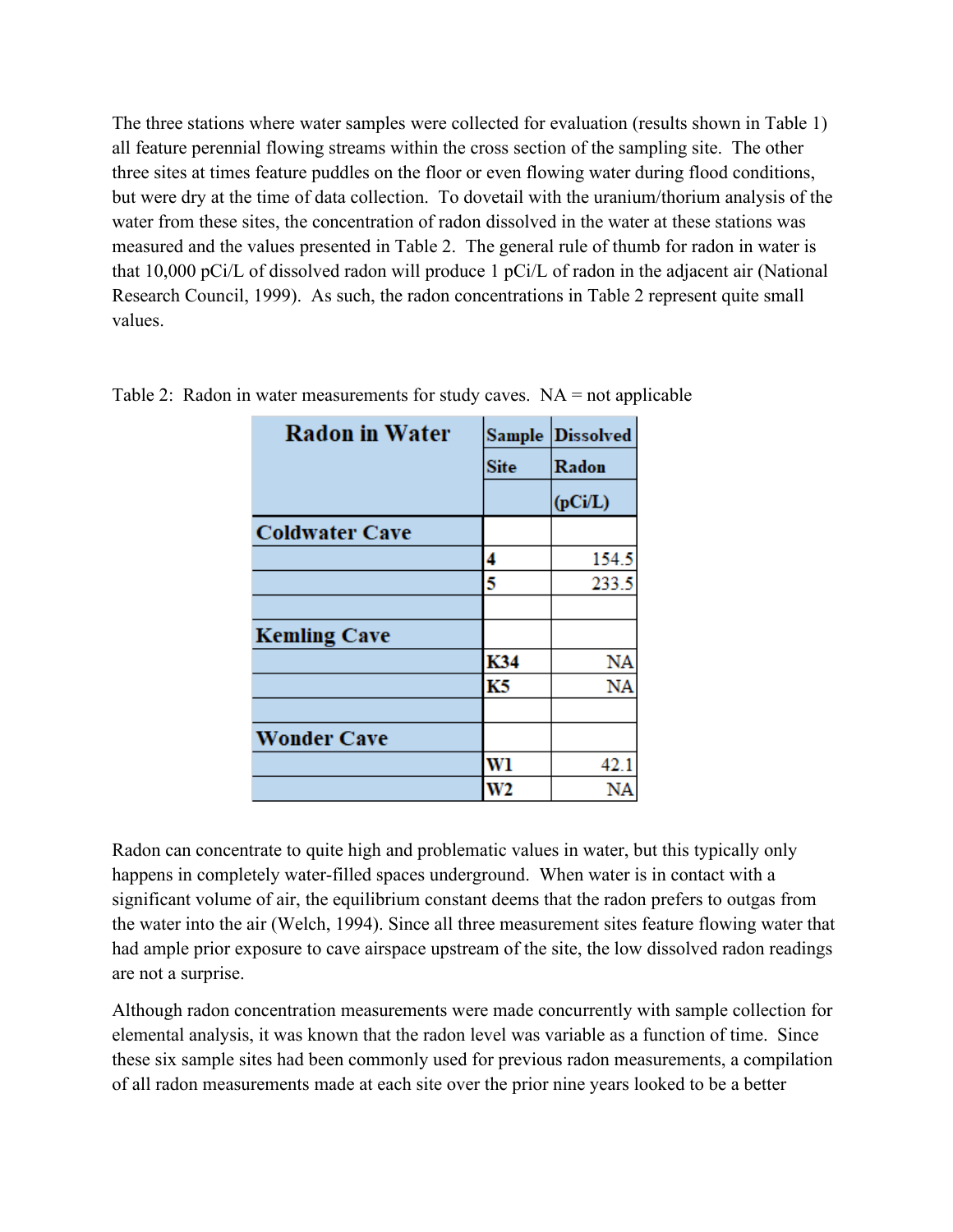yardstick for assessing radon levels than a single trial at each station (Table 3). These data were measured using either CRM and EIC sensors at various times of year. Logistical concerns biased the seasons of data collection away from the winter months. Given the low uranium and thorium levels observed at all these stations, one might expect to see low radon levels in response. The high radon concentration measured in Kemling Cave and the extremely high concentration measured in Coldwater Cave do not follow this logic train. That high radon concentrations are consistently measured in these two caves suggests that these levels are due to lack of ventilation of the caves permitting radon accumulation within the passage. Notably, the radon levels are inversely proportional to the number of cave entrances. Wonder Cave has two entrances straddling the two sample locations. One would expect flow of air between the entrances via the chimney effect, which would keep the radon from concentrating to high levels in this cave and in general produce low within-trial variation of radon concentration.

|                            |                  |             |                           |                         | Time     | <b>Std Dev</b>             | Avg of                               |
|----------------------------|------------------|-------------|---------------------------|-------------------------|----------|----------------------------|--------------------------------------|
| <b>Radon Concentration</b> | #                | <b>Site</b> | <b>Sample Radon Radon</b> |                         | Weighted | of set<br>means<br>(pCi/L) | Within-trial<br><b>Rn RSD</b><br>(%) |
| at Elemental Analysis      | <sub>of</sub>    |             |                           | # trials $\Sigma$ hours | Avg Rn   |                            |                                      |
| <b>Sites</b>               | <b>Entrances</b> |             |                           |                         | (pCi/L)  |                            |                                      |
| <b>Coldwater Cave</b>      | $\boldsymbol{0}$ |             |                           |                         |          |                            |                                      |
|                            |                  | 4           | 9                         | 277                     | 508.6    | 166.6                      | 4.4                                  |
|                            |                  | 5           | 9                         | 278                     | 494.0    | 173.2                      | 4.5                                  |
| <b>Kemling Cave</b>        | 1                |             |                           |                         |          |                            |                                      |
|                            |                  | K34         | 6                         | 242                     | 210.0    | 146.5                      | 81.3                                 |
|                            |                  | K5          | 15                        | 596                     | 205.5    | 160.7                      | 64.9                                 |
| <b>Wonder Cave</b>         | $\overline{2}$   |             |                           |                         |          |                            |                                      |
|                            |                  | W1          | າ                         | 110                     | 33.1     | 3.0                        | 23.0                                 |

Table 3: Radon concentration at elemental analysis sites.

The low radon concentrations lead to only a small variability from trial-to-trial as well. Kemling Cave has a single entrance, which leads to the cave inhaling and exhaling at the entrance depending on the weather. This produces highly variable radon levels from trial to trial and also within trials, yet the average radon concentration is still high, illustrating that notwithstanding the breathing of the cave, it is still able to accumulate significant amounts of radon despite not having large amounts of the source elements present. Coldwater Cave has very little air movement except for that induced by flowing water. The radon concentrates to very high levels in the cave, and the within-trial relative standard deviation illustrates that the response tends to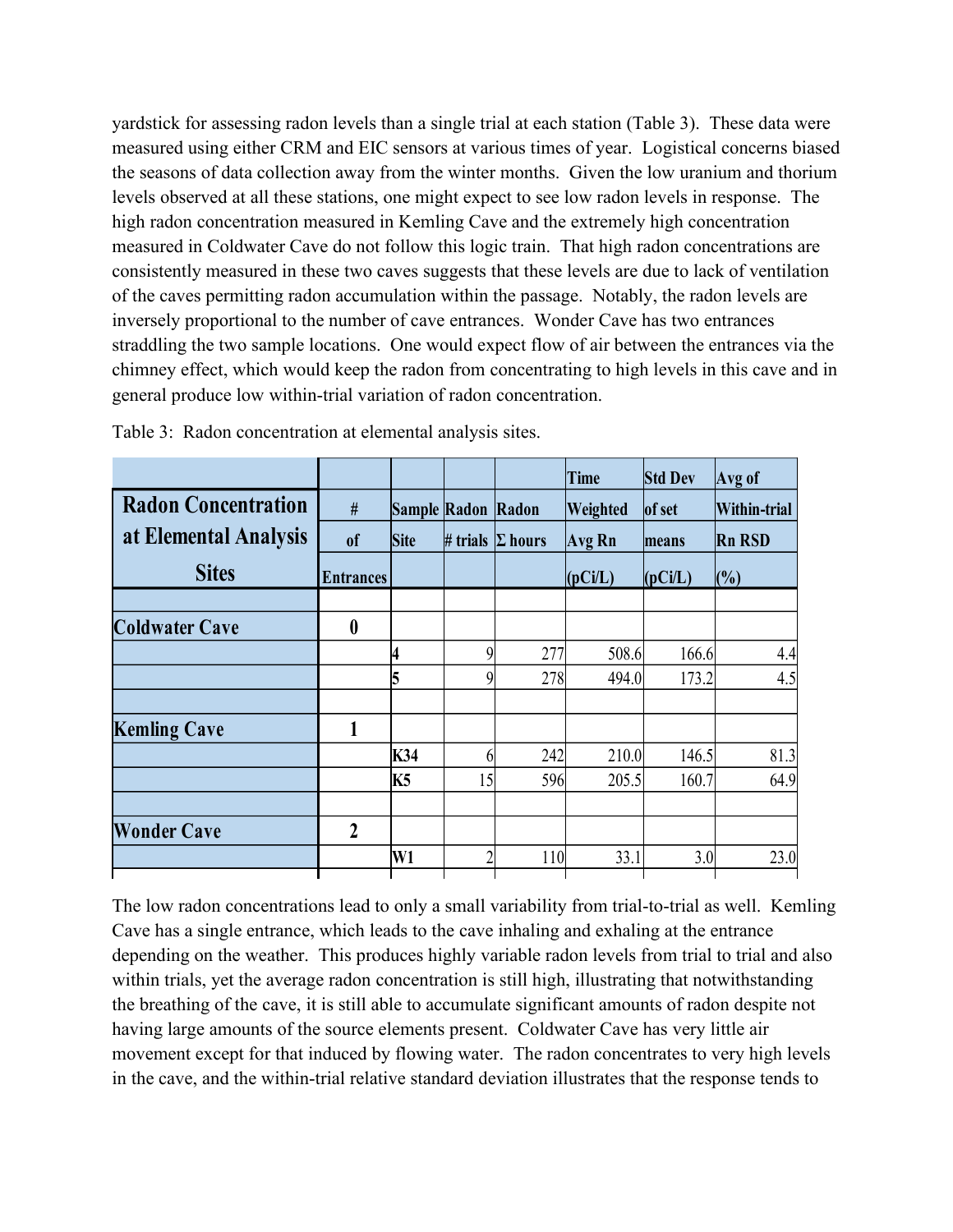be relatively constant throughout a trial. There are long-term changes in radon concentration as can be seen from the standard deviations of the set means, but they tend to happen slowly relative to the time frame of the experiments in this study (times ranging from 14 to 166 hours).

Given the four structural components of the study caves, it appears that the cave water has only a minimal contribution to the airborne radon in the cave. The bedrock, sediment, and speleothems have similar uranium levels and will produce <sup>222</sup>Rn at similar rates. The speleothems have almost no thorium, and the sediment has elevated thorium compared to the bedrock values. The relative activity of the differing radon isotopes in the study caves was not determined, but if  $^{220}$ Rn plays a significant role in the underground atmosphere, it is likely originating from the cave sediment. It is postulated that poor ventilation allowing radon to accumulate is a more important factor in these caves than the amount of the parent elements in the vicinity. This would suggest that  $^{220}$ Rn would not be a major player, as its short half-life of 55.6 seconds, compared to 3.823 days for  $^{222}$ Rn (Rumble, 2018), would limit the amount of accumulation that could take place (Kotrappa, 2014).

## **Acknowledgements**

This study would not have been possible without the generous access privileges granted by the landowners of the study caves. Knox College provided financial support to enable this research. Cave map material and survey statistics courtesy of Lawrence Welch, Edward Klausner and Michael Lace. Experimental and theoretical assistance was provided by Jim Roberts, Miah Herrman, Zach Herrman, Beth Welch, and Chris Poe. Photo provided by Scott Dankof.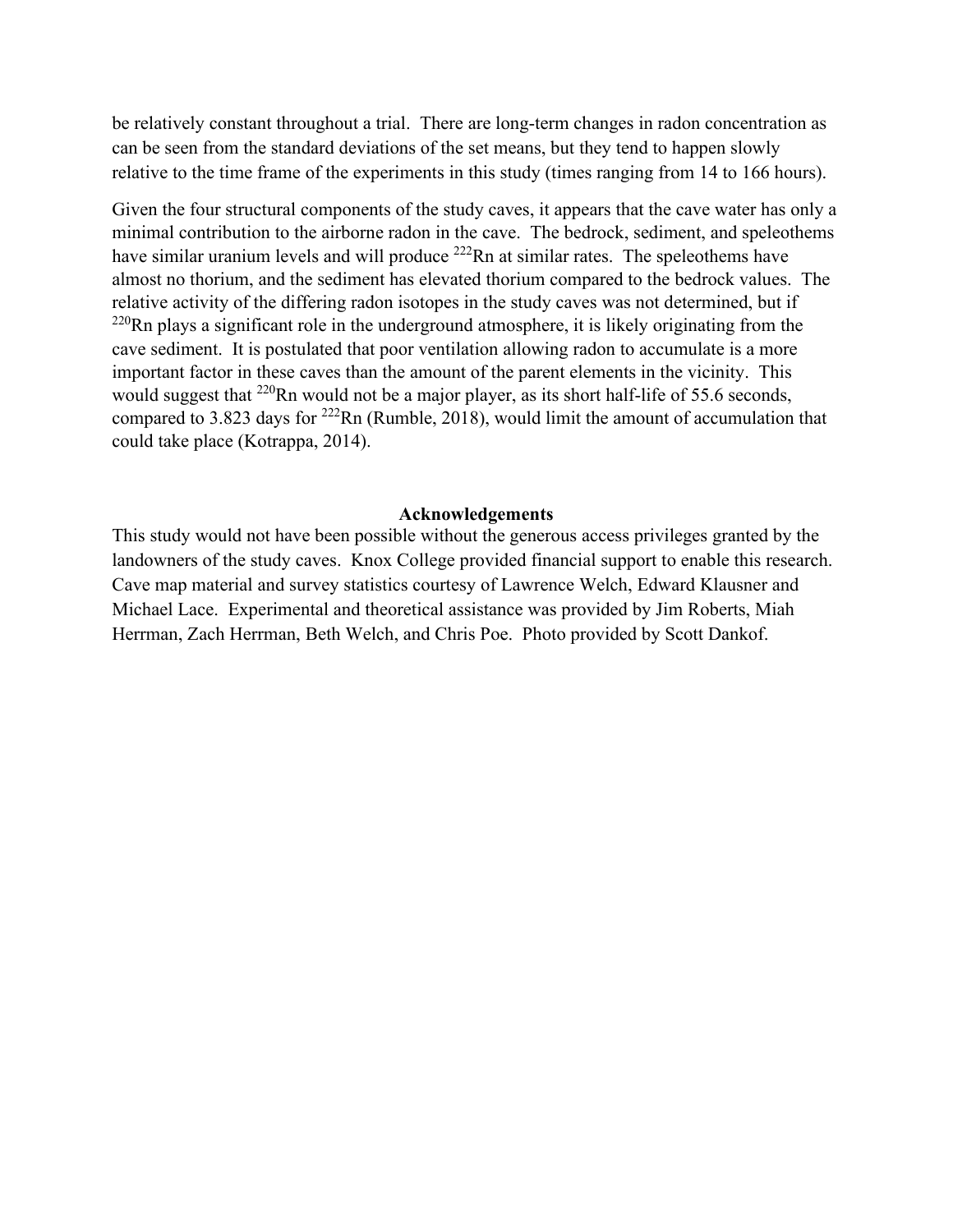## **References**

Ayotte, J.D., Flanagan, S.M., and Morrow, W.S., 2007. Occurrence of Uranium and <sup>222</sup>Radon in Glacial and Bedrock Aquifers in the Northern United States, 1993-2003. U.S. Geological Survey Scientific Investigations Report 2007-5037.

Cothern, C. R., and Smith Jr., J. E., eds., 1987. Environmental Radon. Plenum Press, New York, p. 82.

El-Taher, A., and Abdelhalim, M.A., 2014. Elemental Analysis of Limestone by Instrumental Neutron Activation Analysis. J. Radioanal. Nucl. Chem., 299, 1949-1953.

Fijałkowska-Lichma, L., 2016. Extremely High Radon Activity Concentration in Two Adits of the Abandoned Uranium Mine 'Podgórze' in Kowary (Sudety Mts., Poland). J. Environ. Radioact., 165, 13-23.

Guilinger, R.R., and Theobald, P.K., 1957. Uranium Deposits in Oolitic Limestone near Mayoworth, Johnson County, Wyoming. U.S. Geological Survey Bulletin 1030-K. 335-342.

Kamaluddin, B., and Amin, Y.M., 1992. Determination of Uranium and Thorium Concentrations in some West Malaysian Limestones using Neutron Activation and Delayed Neutron Analysis. J. Radioanal. Nucl. Chem. Letters, 164(2), 131-135.

Kotrappa, P., Stieff, L., and Stieff, F., 2014. Attenuation of Thoron  $(Rn^{220})$  in Tyvek<sup>®</sup> Membranes. Proceedings of the 2014 International Radon Symposium, pp. 74-82. [http://aarst](http://aarst-nrpp.com/proceedings/2014/12_Kotrappa_ATTENUATION_OF_THORON_Rn220_IN_TYVEK_MEMBRANES.pdf)[nrpp.com/proceedings/2014/12\\_Kotrappa\\_ATTENUATION\\_OF\\_THORON\\_Rn220\\_IN\\_TYVE](http://aarst-nrpp.com/proceedings/2014/12_Kotrappa_ATTENUATION_OF_THORON_Rn220_IN_TYVEK_MEMBRANES.pdf) K\_MEMBRANES.pdf.

Lace, M.J., Kambesis, P.N. and Anderson, R.R., 2021. Iowa Caves and Karst. In: Brick, G. and Alexander, E.C. (eds) *Caves and Karst of the Upper Midwest, USA*. Caves and Karst Systems of the World Series. Springer, Dordrecht.

National Research Council, 1999. Risk Assessment of Radon in Drinking Water. The National Academies Press, Washington DC. https://doi.org/10.17226/6287.

Palmer, A.N., 2007. Cave Geology. Cave Books, Dayton, OH.

Reimer, G.M., and Szarzi, S.L., 2005. Indoor Radon Risk Potential of Hawaii. Journal of Radioanalytical and Nuclear Chemistry, 264(2), 365-369.

Rumble, J.R., Editor-in-Chief, 2018. CRC Handbook of Chemistry and Physics, 99<sup>th</sup> edition. CRC Press, Boca Raton, 14-17.